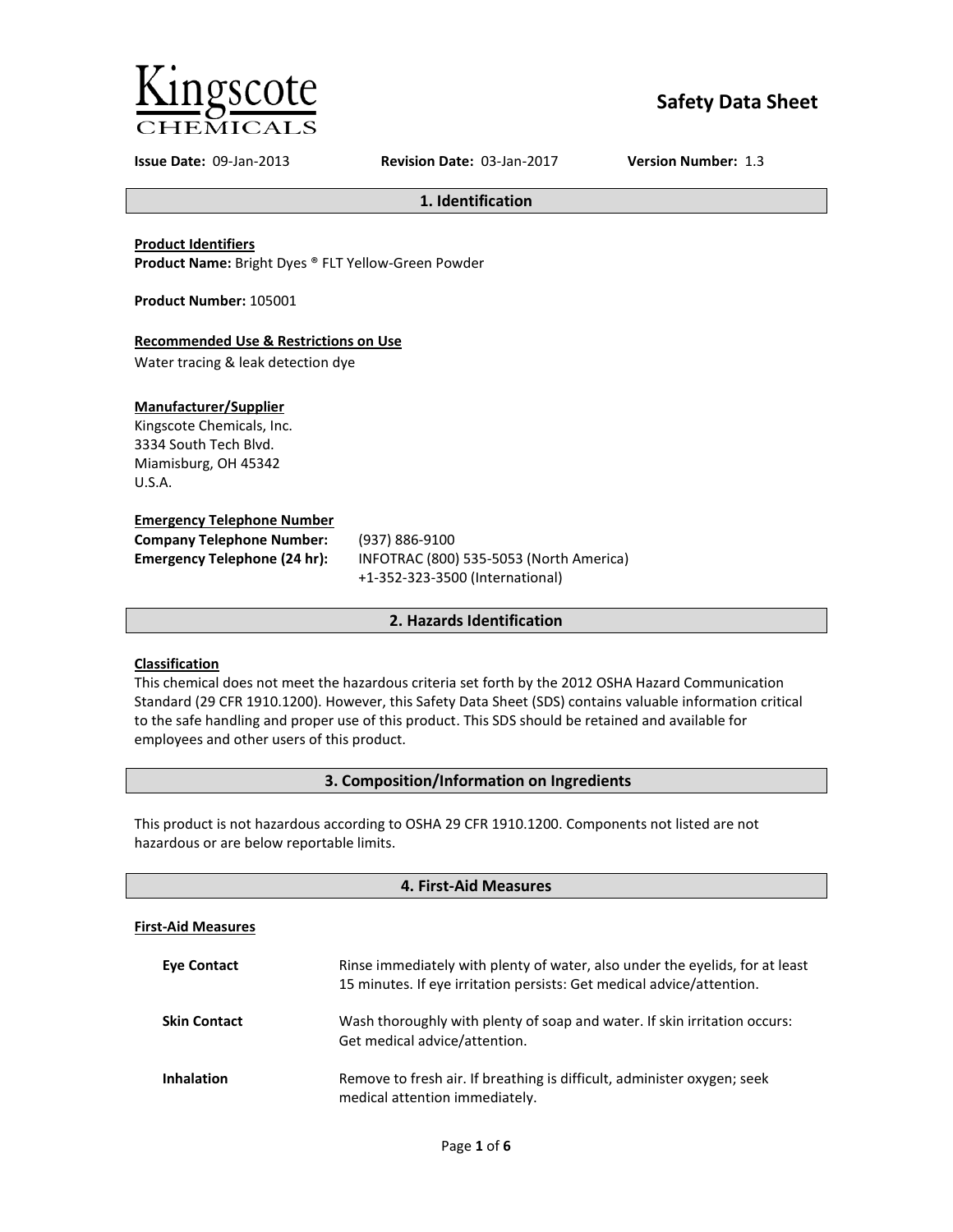**Ingestion** Rinse mouth. DO NOT induce vomiting. Drink plenty of water. Never give anything by mouth to an unconscious person. Get medical attention if large quantities were ingested or if nausea occurs.

#### **Most Important Symptoms and Effects**

**Symptoms** Will cause staining of the skin on contact. May cause eye irritation. Inhalation of dust may cause respiratory irritation. Ingestion may cause urine to be a yellow/green color until the dye has been washed through the system.

#### **Indication of Any Immediate Medical Attention and Special Treatment Needed**

**Notes to Physician** Treat symptomatically.

#### **5. Fire-Fighting Measures**

#### **Suitable Extinguishing Media**

Water spray (fog). Carbon dioxide (CO2). Dry chemical. Regular foam.

#### **Unsuitable Extinguishing Media**

Not determined

#### **Specific Hazards Arising from the Chemical**

Remote possibility of dust explosion. Burning may produce oxides of carbon and nitrogen (NOx).

#### **Protective Equipment and Precautions for Firefighters**

Wear self-contained breathing apparatus pressure-demand, MSHA/NIOSH (approved or equivalent) and full protective gear.

#### **6. Accidental Release Measures**

### **Personal Precautions, Protective Equipment and Emergency Procedures**

| <b>Personal Precautions</b>                                 | Use personal protective equipment as recommended in Section 8.                                                    |  |
|-------------------------------------------------------------|-------------------------------------------------------------------------------------------------------------------|--|
| <b>Environmental Precautions</b>                            | Prevent from entering into soil, ditches, sewers, waterways and/or<br>groundwater. See Section 12 and Section 13. |  |
| <b>Methods and Material for Containment and Cleaning Up</b> |                                                                                                                   |  |
| Mathade for Containmant                                     | Brovent further leakage or spillage if safe to do so                                                              |  |

| IVIELIJUUS JUI CUIILAIIIIIIEIIL | Prevent further leakage or spillage if safe to do so.                                 |
|---------------------------------|---------------------------------------------------------------------------------------|
| <b>Methods for Cleaning Up</b>  | Sweep up and collect into suitable containers for disposal. Flush area<br>with water. |

#### **7. Handling and Storage**

### **Precautions for Safe Handling**

**Advice on Safe Handling** Handle in accordance with good industrial hygiene and safety practices. Use personal protection recommended in Section 8. Avoid contact with skin, eyes, or clothing. Avoid breathing dusts. Contaminated clothing should be thoroughly washed before reuse.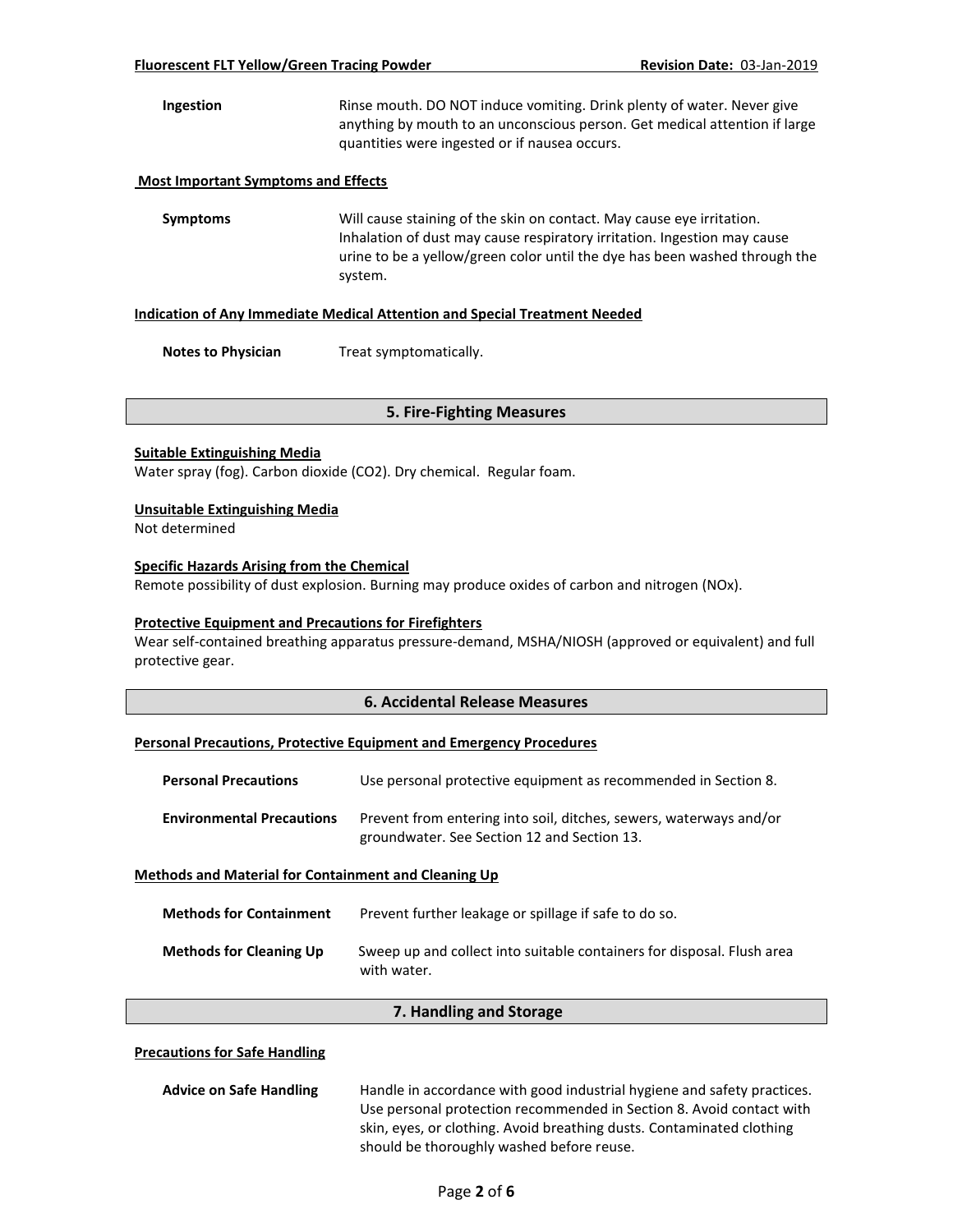## **Conditions for Safe Storage, Including Incompatibilities**

| <b>Storage Conditions</b>     | Keep container tightly closed and store in a cool, dry, and well-<br>ventilated area. Store away from heat, sparks, open flame or any other<br>ignition source. |
|-------------------------------|-----------------------------------------------------------------------------------------------------------------------------------------------------------------|
| <b>Incompatible Materials</b> | None known based on information supplied.                                                                                                                       |

# **8. Exposure Controls / Personal Protection**

#### **Exposure Guidelines**

This product, as supplied, does not contain any hazardous materials with occupational exposure limits established by the region specific regulatory bodies.

### **Engineering Controls**

Ensure adequate ventilation, especially in confined areas. Eyewash stations. Showers.

# **Individual Protection Measures, Such as Personal Protective Equipment:**

| <b>Eye/Face Protection</b>        | Avoid contact with eyes.                                                |
|-----------------------------------|-------------------------------------------------------------------------|
| <b>Skin &amp; Body Protection</b> | Rubber gloves. Suitable protective clothing.                            |
| <b>Respiratory Protection</b>     | Use NIOSH-approved dust mask if dusty conditions exist.                 |
| <b>Hygiene Measures</b>           | Handle in accordance with good industrial hygiene and safety practices. |

# **9. Physical and Chemical Properties**

#### **Information on Basic Physical and Chemical Properties**

| <b>Physical State</b>            | Solid             | Odor                  | None apparent  |
|----------------------------------|-------------------|-----------------------|----------------|
| Appearance                       | Red-orange powder | <b>Odor Threshold</b> | Not determined |
| Color                            | Red-orange        |                       |                |
|                                  |                   |                       |                |
| <b>Property</b>                  | <b>Values</b>     |                       |                |
| рH                               | Not applicable    |                       |                |
| <b>Melting/Freezing Point</b>    | Not applicable    |                       |                |
| <b>Boiling Point/Range</b>       | Not applicable    |                       |                |
| <b>Flash Point</b>               | Not applicable    |                       |                |
| <b>Evaporation Rate</b>          | Not applicable    |                       |                |
| Flammability (solid, gas)        | Non-flammable     |                       |                |
| <b>Upper Flammability Limits</b> | Not applicable    |                       |                |
| <b>Lower Flammability Limits</b> | Not applicable    |                       |                |
| <b>Vapor Pressure</b>            | Not applicable    |                       |                |
| <b>Vapor Density</b>             | Not applicable    |                       |                |
| <b>Relative Density</b>          | Not applicable    |                       |                |
| <b>Specific Gravity</b>          | Not applicable    |                       |                |
| Solubility                       | Soluble in water  |                       |                |
| <b>Partition Coefficient</b>     | Not determined    |                       |                |
| <b>Auto-ignition Temperature</b> | Not determined    |                       |                |
| <b>Decomposition Temperature</b> | Not determined    |                       |                |
| <b>Viscosity</b>                 | Not determined    |                       |                |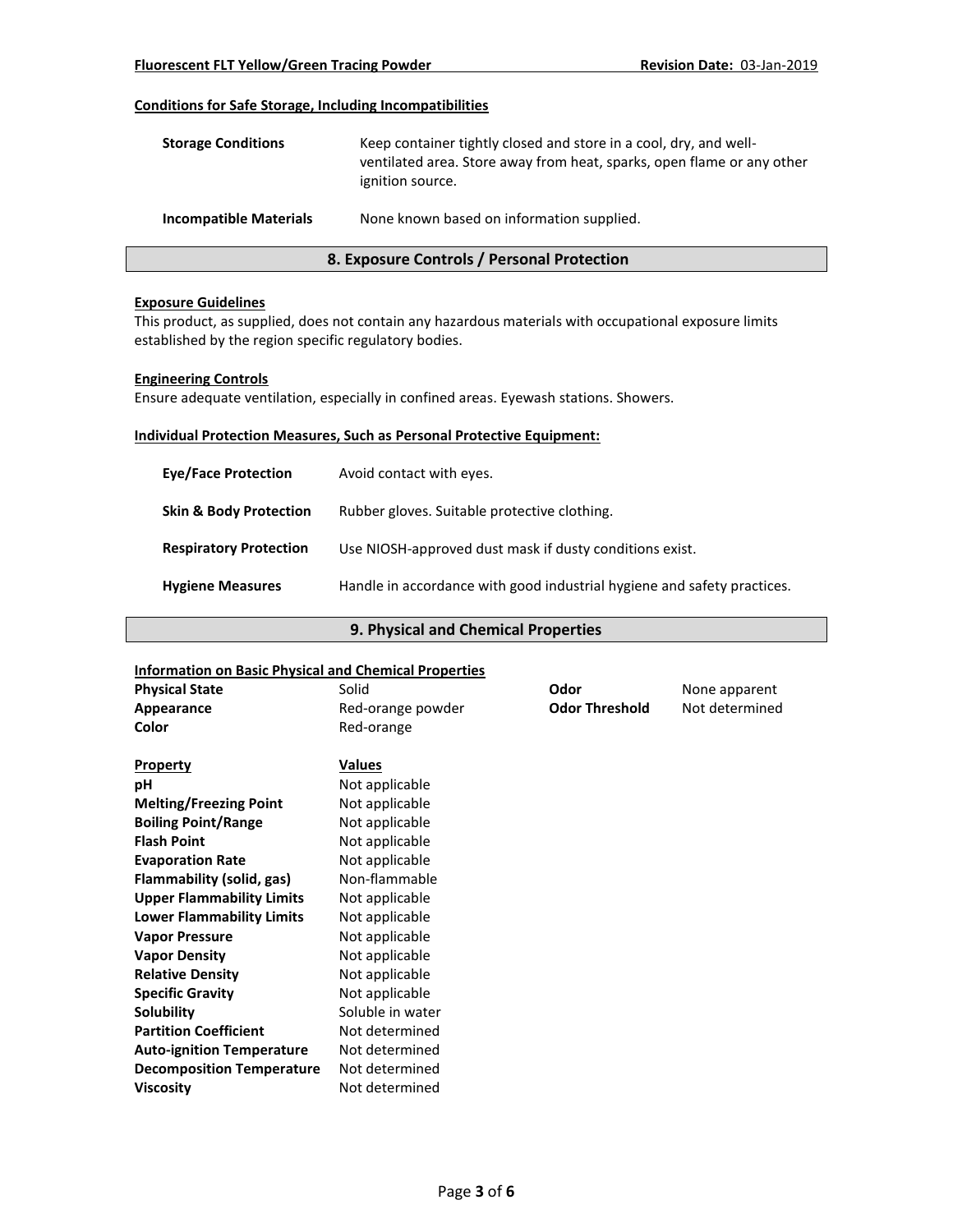# **10. Stability and Reactivity**

#### **Reactivity**

Not reactive under normal conditions.

# **Chemical Stability**

Stable under recommended storage conditions.

#### **Possibility of Hazardous Reactions**

None under normal processing.

#### **Conditions to Avoid**

Keep out of reach of children.

#### **Incompatible Materials**

None known based on information supplied.

#### **Hazardous Decomposition Products**

Oxides of carbon and nitrogen (NOx).

# **11: Toxicological Information**

#### **Information on Likely Routes of Exposure**

| <b>Inhalation</b>   | Avoid inhalation of dust.            |  |  |
|---------------------|--------------------------------------|--|--|
| Ingestion           | Do not ingest.                       |  |  |
| <b>Skin Contact</b> | May cause an allergic skin reaction. |  |  |
| <b>Eye Contact</b>  | Avoid contact with eyes.             |  |  |

# **Delayed, Immediate, and Chronic Effects from Short- and Long-Term Exposure**

May cause an allergic skin reaction.

# **Numerical Measures of Toxicity**

Not determined

# **Symptoms Associated with Exposure**

See Section 4 of this SDS for symptoms.

# **Carcinogenicity**

| <b>NTP</b>  | None |
|-------------|------|
| <b>IARC</b> | None |
| <b>OSHA</b> | None |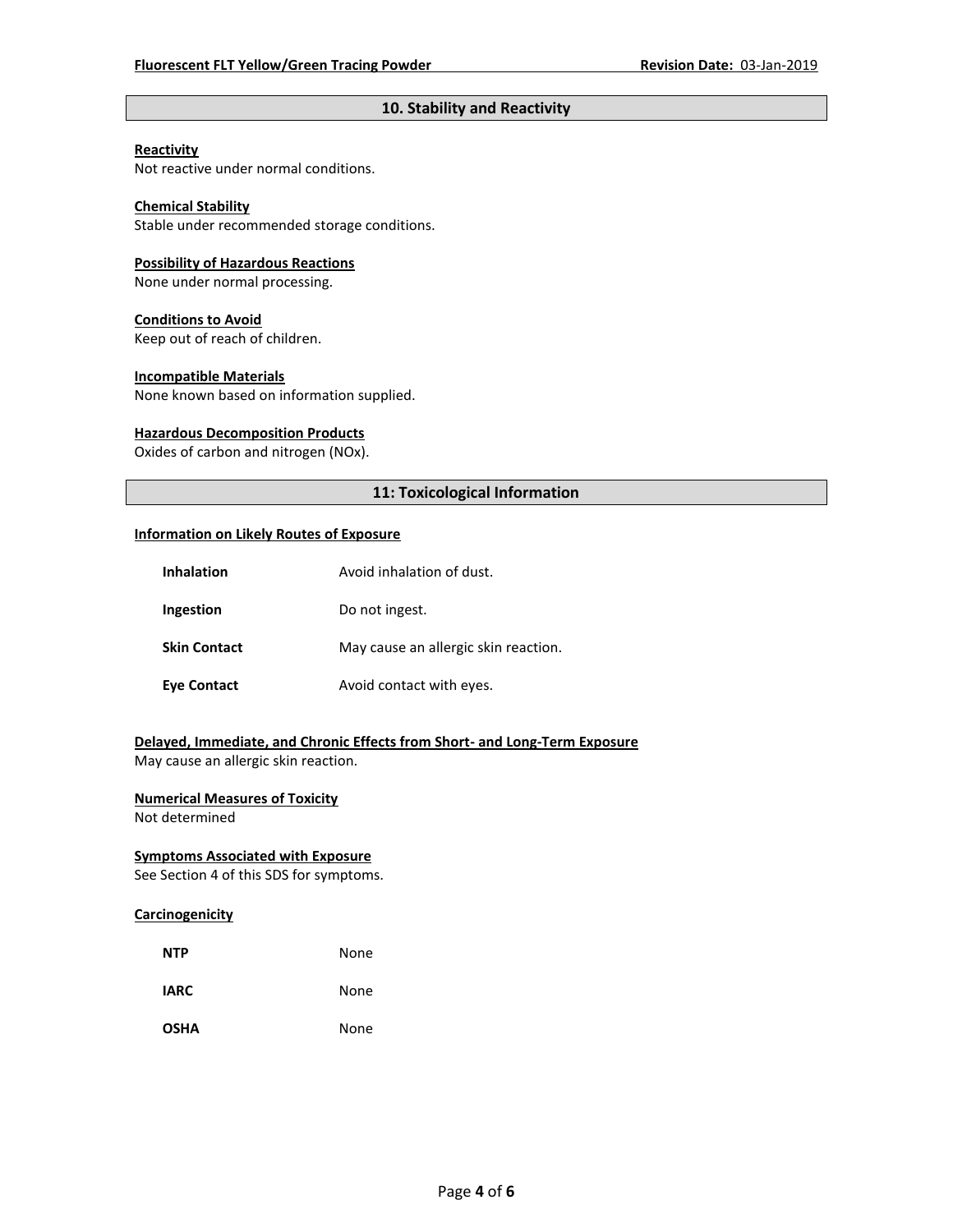# **12. Ecological Information**

### **Ecotoxicity**

This product is not classified as environmentally hazardous. However, this does not exclude the possibility that large or frequent spills can have a harmful or damaging effect on the environment.

#### **Component Information**

Not available

**Persistence/Degradability**

Not determined

#### **Bioaccumulation**

Not determined

**Mobility**

Not determined

#### **Other Adverse Effects**

Not determined

# **13. Disposal Considerations**

#### **Waste Disposal Methods**

Dispose of in accordance with federal, state, and local regulations.

#### **Contaminated Packaging**

Do not re-use empty containers.Dispose of containers in accordance with federal, state, and local regulations.

## **14. Transport Information**

#### **Note**

See current shipping paper for most up-to-date shipping information, including exemptions and special circumstances.

| DOT         | Not regulated |
|-------------|---------------|
| IATA        | Not regulated |
| <b>OMDG</b> | Not regulated |

## **15: Regulatory Information**

#### **International Inventories**

All ingredients in this product are listed in the U.S. EPA TSCA Inventories.

#### **U.S. Federal Regulations**

**CERCLA** This material, as supplied, does not contain any substances regulated as hazardous substances under the Comprehensive Environmental Response Compensation and Liability Act (CERCLA) (40 CFR 302) or the Superfund